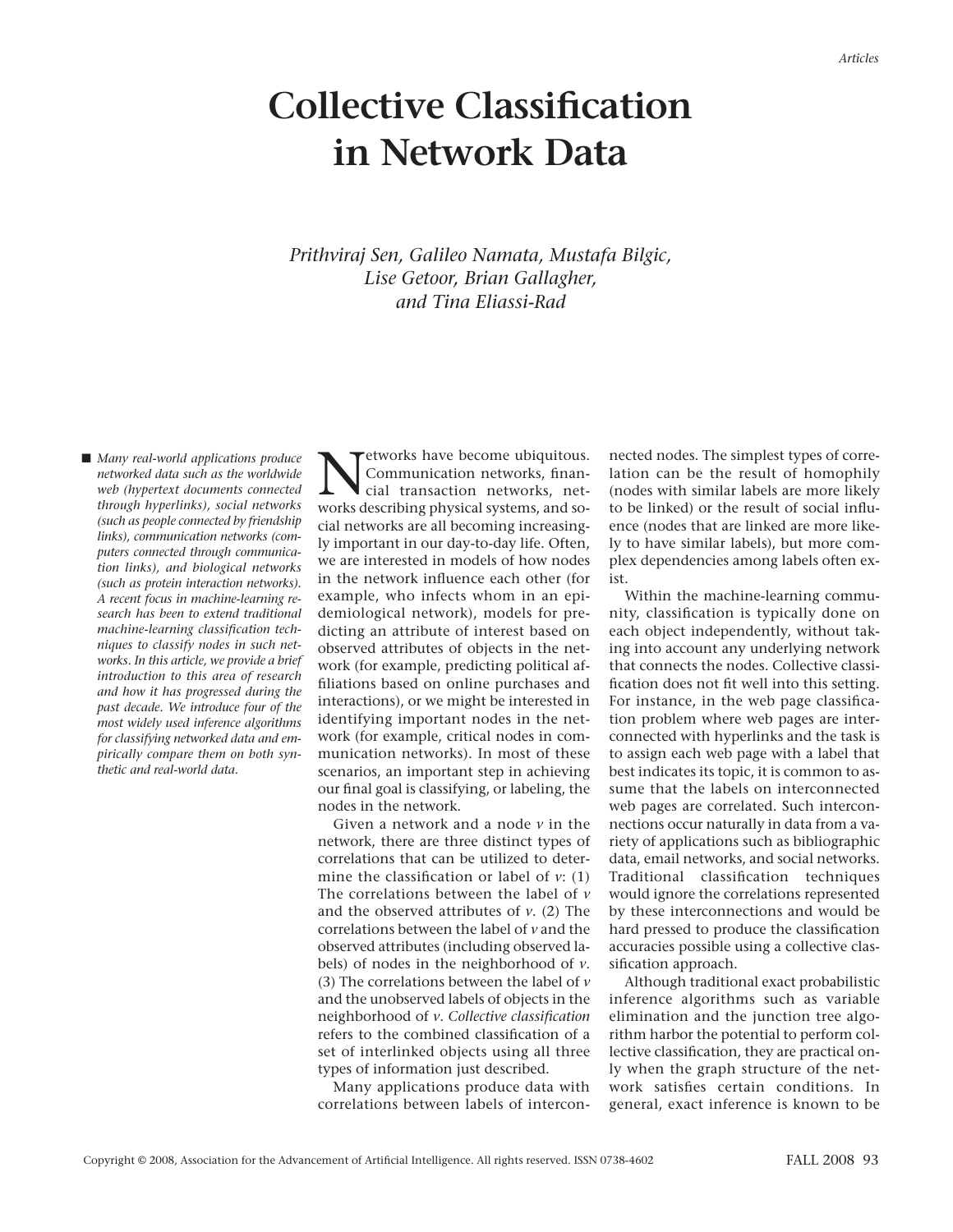NP-hard and there is no guarantee that real-world network data satisfy the conditions that make exact inference tractable for collective classification. As a consequence, most of the research in collective classification has been devoted to the development of approximate inference algorithms.

In this article we provide an introduction to four popular approximate inference algorithms used for collective classification: iterative classification, Gibbs sampling, loopy belief propagation, and mean-field relaxation labeling. We provide an outline of the basic algorithms by providing pseudocode, explain how one could apply them to real-world data, provide theoretical justifications (if any exist), and discuss issues such as feature construction and various heuristics that may lead to improved classification accuracy. We provide case studies, on both real-world and synthetic data, to demonstrate the strengths and weaknesses of these approaches. All of these algorithms have a rich history of development and application to various problems relating to collective classification, and we provide a brief discussion of this when we examine related work. Collective classification has been an active field of research for the past decade, and as a result, there are numerous other approximate inference algorithms besides the four we describe here. We provide pointers to these works in the related work section. In the next section, we begin by introducing the required notation and define the collective classification problem formally.

## Collective Classification: Notation and Problem Definition

Collective classification is a combinatorial problem, in which we are given a set of nodes,  $V =$  ${V_1, \ldots, V_n}$  and a neighborhood function  $N$ *,* where  $\mathcal{N}_i \subseteq \mathcal{V} \setminus \{V_i\}$ , which describes the underlying network structure. Each node in *V* is a random variable that can take a value from an appropriate domain.  $\gamma$  is further divided into two sets of nodes: *X,* the nodes for which we know the correct values (observed variables), and *Y*, the nodes whose values need to be determined. Our task is to label the nodes  $Y_i \in \mathcal{Y}$  with one of a small number of labels,  $\mathcal{L} = \{L_1, \ldots, L_d\}$ ; we will use the shorthand  $y_i$  to denote the label of node *Yi* .

We explain the notation further using a web page classification example, motivated by Craven and colleagues (1998), that will serve as a running example throughout the article. Figure 1 shows a network of web pages with hyperlinks. In this example, we will use the words (and phrases) contained in the web pages as node attributes. For brevity, we abbreviate the node attributes, thus, "ST" stands for "student," "CO" stands for "course," "CU" stands for "curriculum," and "AI"

stands for "artificial intelligence." Each web page is indicated by a box, the corresponding topic of the web page is indicated by an ellipse inside the box, and each word in the web page is represented using a circle inside the box. The observed random variables *X* are shaded, whereas the unobserved ones *Y* are not. We will assume that the domain of the unobserved label variables, *L,* in this case, is a set of two values: "student homepage" (abbreviated to "SH") and "course homepage" (abbreviated to "CH"). Figure 1 shows a network with two unobserved variables  $(Y_1$  and  $Y_2)$ , which require prediction, and seven observed variables  $(X_3, X_4, X_5,$  $X_6$ ,  $X_7$ ,  $X_8$ , and  $X_9$ ). Note that some of the observed variables happen to be labels of web pages  $(X_{6}$  and  $X<sub>8</sub>$ ) for which we know the correct values. Thus, from the figure, it is easy to see that the web page  $W_1$ , whose unobserved label variable is represented by *Y*<sub>1</sub>, contains two words "ST" and "CO" and hyperlinks to web pages  $W_2$ ,  $W_3$ , and  $W_4$ .

As mentioned in the introduction, due to the large body of work done in this area of research, we have a number of approaches for collective classification. At a broad level of abstraction, these approaches can be divided into two distinct types, one in which we use a collection of unnormalized local conditional classifiers and one in which we define the collective classification problem as one global objective function to be optimized. We next describe these two approaches, and for each approach, we describe two approximate inference algorithms. For each topic of discussion, we will try to mention the relevant references so that the interested reader can follow up for a more in-depth view.

## Approximate Inference Algorithms for Approaches Based on Local Conditional Classifiers

Two of the most commonly used approximate inference algorithms following this approach are the iterative classification algorithm (ICA) (Neville and Jensen 2000, Lu and Getoor 2003) and Gibbs sampling (GS), and we next describe these in turn.

#### Iterative Classification

The basic premise behind ICA is extremely simple. Consider a node  $Y_i \in \mathcal{Y}$  whose value we need to determine and suppose we know the values of all the other nodes in its neighborhood  $\mathcal{N}_i$  (note that  $\mathcal{N}_i$ ) can contain both observed and unobserved variables). Then, ICA assumes that we are given a local classifier *f* that takes the values of  $N_i$  as arguments and returns the best label value for *Yi* from the class label set *L*. For local classifiers *f* that do not return a class label but a goodness or likelihood value given a set of attribute values and a label, we simply choose the label that corresponds to the maximum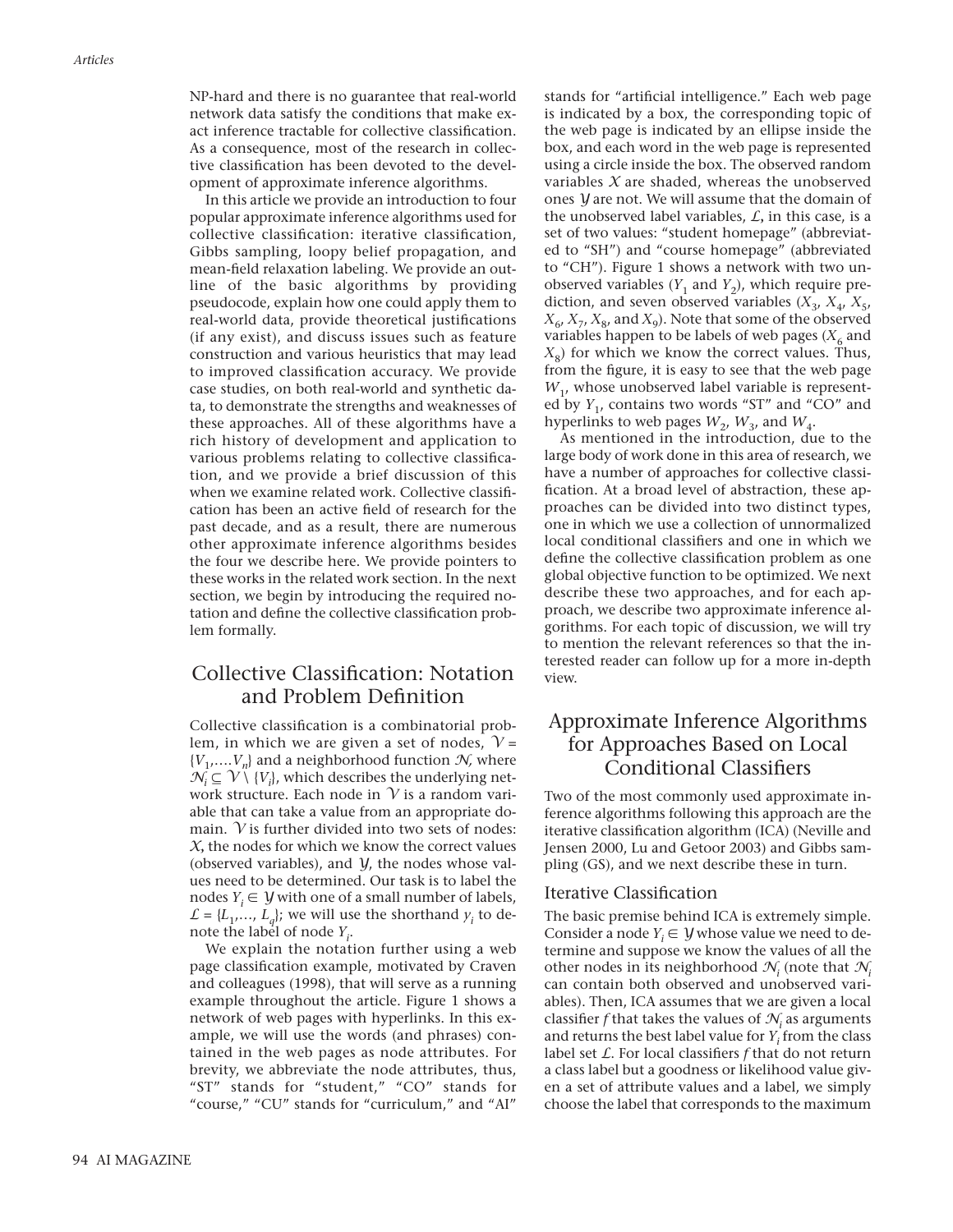

*Figure 1. A Small Web Page Classification Problem.* 

Each box denotes a web page, each directed edge between a pair of boxes denotes a hyperlink, each oval node denotes a random variable, each shaded oval denotes an observed variable, whereas an unshaded oval node denotes an unobserved variable whose value needs to be predicted. Assume that the set of label values is  $\mathcal{L} = \{S H', \, 'CH' \}$ . The figure shows a snapshot during a run of ICA. Assume that during the last ICA labeling iteration we chose the following labels:  $y_1 = 'SH'$  and  $y_2 = 'CH'.$  *a*'<sub>1</sub> and *a*'<sub>2</sub> show what may happen if we try to encode the respective values into vectors naively, that is, we get variable-length vectors. The vectors  $a_1$  and  $a_2$ , obtained after applying count aggregation, show one way of getting around this issue to obtain fixed-length vectors. See the article for more explanation.

goodness or likelihood value; in other words, we replace *f* with *argmax*<sub>l $\in$ f. This makes the local clas-</sub> sifier *f* an extremely flexible function, and we can use anything ranging from a decision tree to an SVM in its place. Unfortunately, it is rare in practice that we know all values in  $\mathcal{N}_{i'}$  which is why we need to repeat the process iteratively, in each iteration, labeling each  $Y_i$  using the current best estimates of  $N_i$  and the local classifier  $f$ , and continuing to do so until the assignments to the labels stabilize.

Most local classifiers are defined as functions whose argument consists of a fixed-length vector of attribute values. Going back to the example we introduced in the last section in figure 1, assume that we are looking at a snapshot of the state of the labels after a few ICA iterations have elapsed and the label values assigned to  $Y_1$  and  $Y_2$  in the last it-

eration are "SH" and "CH," respectively.  $a'_1$  in figure 1 denotes one attempt to pool all values of  $\mathcal{N}_1$ into one vector. Here, the first entry in  $a'_1$  that corresponds to the first neighbor of  $Y_1$  is a "1," denoting that  $Y_1$  has a neighbor that is the word "ST"  $(X_3)$ , and so on. Unfortunately, this not only requires putting an ordering on the neighbors, but since  $Y_1$  and  $Y_2$  have a different number of neighbors, this type of encoding results in *a*′ <sup>1</sup> consisting of a different number of entries than  $\vec{a}_2$ . Since the local classifier can take only vectors of a fixed length, this means we cannot use the same local classifier to classify both  $a'_1$  and  $a'_2$ .

A common approach to circumvent such a situation is to use an aggregation operator such as *count, mode,* or *prop.* Figure 1 shows the two vectors  $a_1$  and  $a_2$  that are obtained by applying the count operator to  $a'_1$  and  $a'_2$ , respectively. The *count* op-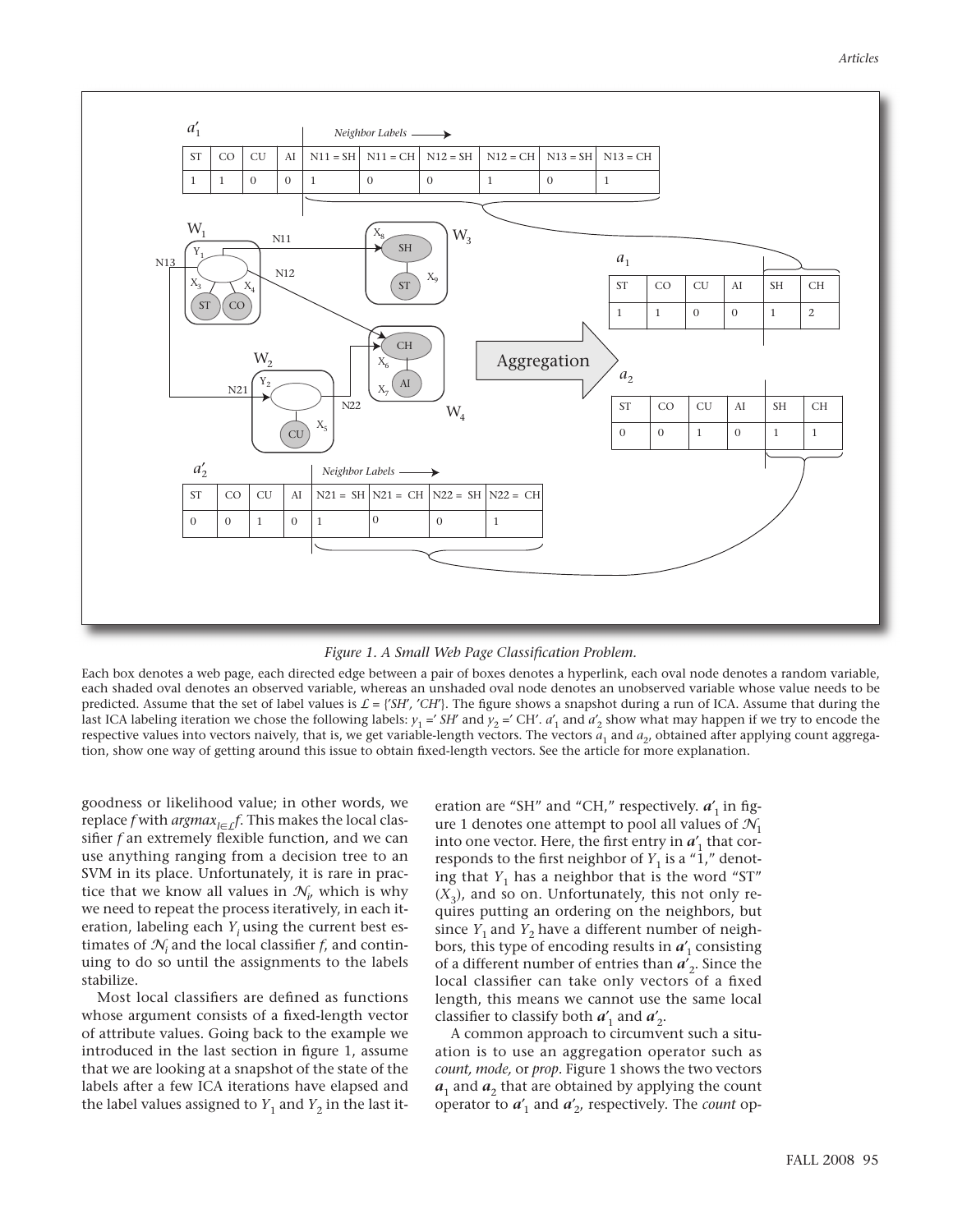for each node  $Y_i \in \mathcal{Y}$  do // bootstrapping // compute label using only observed nodes in *N<sup>i</sup>* compute  $a_i$  using only  $X \cap N_i$  $y_i \leftarrow f(a_i)$ **end for repeat** // iterative classification generate ordering *O* over nodes in *Y*  $f$  *o* **r** each node  $Y_i \in O$  **do** // compute new estimate of  $y_i$ compute  $a_i$  using current assignements to  $N_i$  $y_i \leftarrow f(a_i)$ **end for until** all class labels have stabilized or a threshold number of iterations have elapsed

*Algorithm 1. Iterative Classification Algorithm (ICA).* 

erator simply counts the number of neighbors assigned "SH" and "CH" and adds these entries to the vectors, while the *prop* operator returns the proportion of neighbors with each label. Thus we get one new value for each entry in the set of label values. Assuming that the set of label values does not change from one unobserved node to another, this results in fixed-length vectors that can now be classified using the same local classifier. Thus,  $a_{1}$ , for instance, contains two entries beside the entries corresponding to the local word attributes, encoding that  $Y_1$  has one neighbor labeled "SH"  $(X_8)$ , and two neighbors currently labeled "CH"  $(Y_2)$  and  $X_6$ ). Algorithm 1 depicts the ICA algorithm as pseudocode where we use  $a_i$  to denote the vector encoding the values in  $N_i$  obtained after aggregation. Note that in the first ICA iteration, all labels  $y_i$  are undefined, and to initialize them we simply apply the local classifier to the observed attributes in the neighborhood of  $Y_{\vec{i}}$ ; this is referred to as "bootstrapping" in algorithm 1.

#### Gibbs Sampling

Gibbs sampling (GS) (Gilks, Richardson, and Spiegelhalter 1996) is widely regarded as one of the most accurate approximate inference procedures. It was originally proposed by Geman and Geman (1984) in the context of image restoration. Unfortunately, it is very slow, and a common issue while implementing GS is to determine when the procedure has converged. Even though there are tests that can help one determine convergence, they are usually expensive or complicated to implement.

Due to the issues with traditional GS, researchers in collective classification (Macskassy and Provost 2007; McDowell, Gupta, and Aha 2007) use a simplified version where they assume, just like in the

case of ICA, that we have access to a local classifier *f* that can be used to estimate the conditional probability distribution of the labels of *Yi* given all the values for the nodes in  $\mathcal{N}_i$ . Note that, unlike traditional GS, there is no guarantee that this conditional probability distribution is the correct conditional distribution to sample from. At best, we can only assume that the conditional probability distribution given by the local classifier *f* is an approximation of the correct conditional probability distribution. Neville and Jensen (2007) provide more discussion and justification for this line of thought in the context of relational dependency networks, where they use a similar form of GS for inference.

The pseudocode for GS is shown in algorithm 2. The basic idea is to sample for the best label estimate for  $Y_i$  given all the values for the nodes in  $\mathcal{N}_i$ using local classifier *f* for a fixed number of iterations (a period known as "burn-in"). After that, not only do we sample for labels for each  $Y_i \in V$  but we also maintain count statistics as to how many times we sampled label *l* for node *Yi* . After collecting a predefined number of such samples, we output the best label assignment for node *Yi* by choosing the label that was assigned the maximum number of times to *Yi* while collecting samples. For all our experiments (that we report later) we set burn-in to 200 iterations and collected 800 samples.

#### Feature Construction and Further Optimizations

One of the benefits of both ICA and GS is the fact that it is fairly simple to make use of any local classifier. There is some evidence to indicate that some local classifiers tend to produce higher accuracies than others, at least in the application domains where such experiments have been conducted. For instance, Lu and Getoor (2003) report that on bibliography data sets and web page classification problems logistic regression outperforms naïve Bayes.

Recall that, to represent the values of  $\mathcal{N}_{i'}$  we described the use of an aggregation operator. In the example, we used the *count* operator to aggregate values of the labels in the neighborhood, but *count* is by no means the only aggregation operator available. Past research has used a variety of aggregation operators including *minimum, maximum, mode, exists,* and *proportion.* The choice of which aggregation operator to use depends on the application domain and relates to the larger question of relational feature construction where we are interested in determining which features to use so that classification accuracy is maximized. In addition, values derived from the graph structure of the network in the data, such as the clustering coefficient and betweenness centrality, may be beneficial to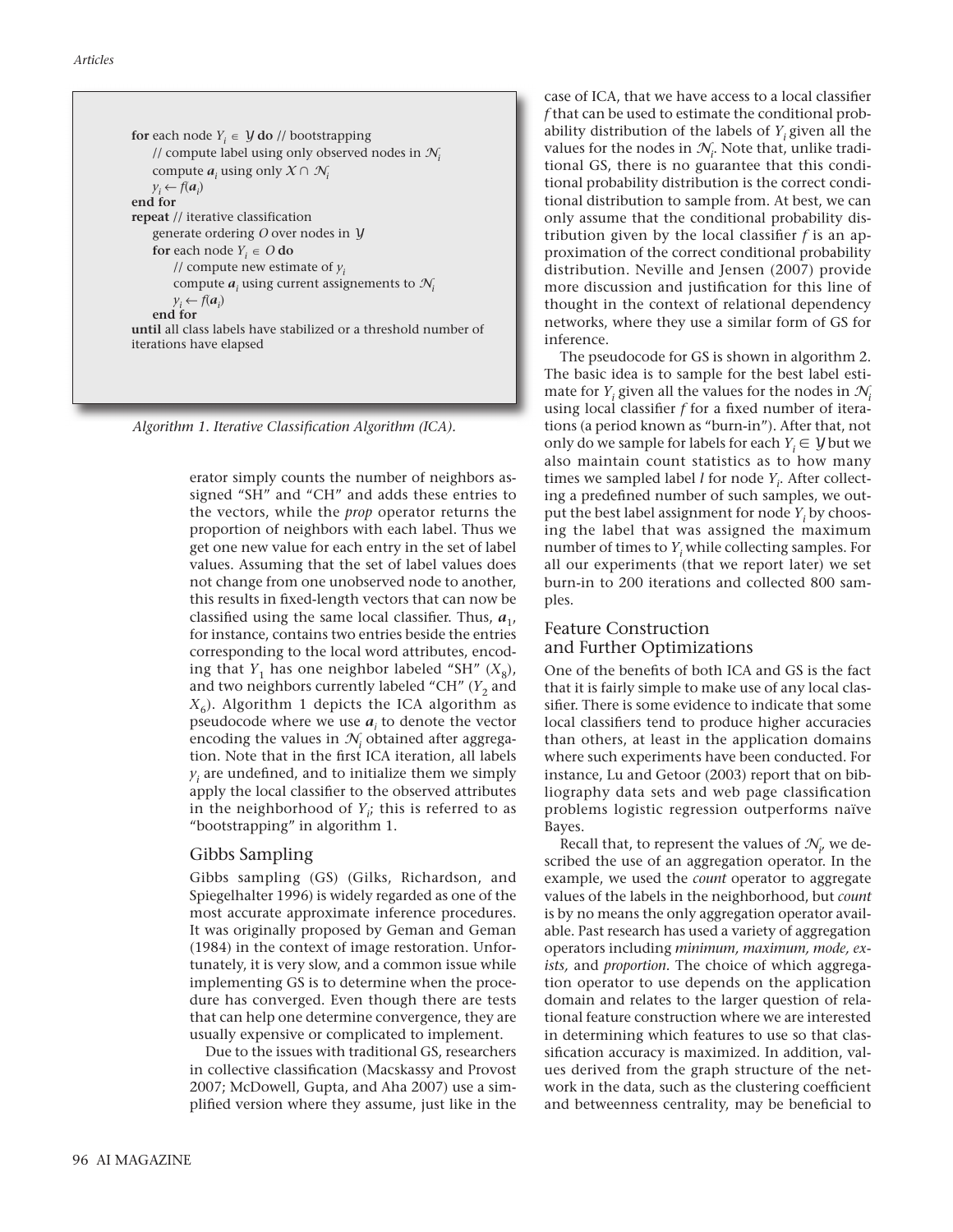*Articles*

the accuracy of the classification task. Within the inductive logic programming community, aggregation has been studied as a means for propositionalizing a relational classification problem (Knobbe, deHaas, and Siebes 2001; Kramer, Lavrac, and Flach 2001). Within the statistical relational learning community, Perlich and Provost (2003, 2006) have studied aggregation extensively, and Popescul and Ungar (2003) have worked on feature construction using techniques from inductive logic programming. In addition, Macskassy and Provost (2007) have investigated approaches that only make use of the labels of neighbors.

Other aspects of ICA that have been the subject of investigation include the ordering strategy to determine in which order to visit the nodes to relabel in each ICA iteration. There is some evidence to suggest that ICA is fairly robust to a number of simple ordering strategies such as random ordering, visiting nodes in ascending order of diversity of its neighborhood class labels, and labeling nodes in descending order of label confidences. However, there is also some evidence that certain modifications to the basic ICA procedure tend to produce improved classification accuracies. For instance, both Neville and Jensen (2005) and Mc-Dowell, Gupta, and Aha (2007) propose a strategy where only a subset of the unobserved variables are utilized as inputs for feature construction. More specifically, in each iteration, they choose the top*k* most confident predicted labels and use only those unobserved variables in the following iteration's predictions, thus ignoring the less confident predicted labels. In each subsequent iteration they increase the value of *k* so that in the last iteration all nodes are used for prediction. McDowell and colleagues report that such a "cautious" approach leads to improved accuracies.

## Approximate Inference Algorithms for Approaches based on Global Formulations

An alternate approach to performing collective classification is to define a global objective function to optimize. In what follows, we will describe one common way of defining such an objective function and this will require some more notation.

We begin by defining a pairwise Markov random field (pairwise MRF) (Taskar, Abbeel, and Koller 2002). Intuitively, a pairwise MRF is a graph where each node denotes a random variable and every edge denotes a correlation between a pair of random variables. Let  $G = (\gamma, E)$  denote a graph of random variables as before where *V* consists of two types of random variables, the unobserved variables, *Y,* which need to be assigned values from label set  $\mathcal{L}$ , and observed variables  $\mathcal X$  whose values we know.

```
for each node Y_i \in \mathcal{Y} do // bootstrapping
    // compute label using only observed nodes in Ni
    compute a_i using only X \cap N_iy_i \leftarrow f(a_i)end for
for n = 1 to B do // burn-in
    generate ordering O over nodes in Y
     f o r each node Y_i \in O do
         compute a_i using current assignements to N_iy_i \leftarrow f(a_i)end for
end for
for each node Y_i \in Y do // initialize sample counts
     \mathbf{for} each label l \in \mathcal{L} do
         c[i, l] = 0end for
end for
for n = 1 to S do // collect samples
    generate ordering O over nodes in Y
     for each node Y_i \in O do
         compute a_i using current assignements to \mathcal{N}_iy_i \leftarrow f(a_i)c[i, y_i] \leftarrow c[i, y_i] + 1end for
end for
{\bf f} or each node Y_i \in {\bf y} do // compute final labels
     y_i \leftarrow \text{argmax}_{l \in \mathcal{L}} c[i, l]end for
```
*Algorithm 2. Gibbs Sampling Algorithm (GS).* 

To quantify the exact nature of each correlation in an MRF we use small functions usually referred to as *clique potentials.* A clique potential is simply a function defined over a small set of random variables that maps joint assignments of the set of random variables to goodness values, numbers that reflect how favorable the assignment is. Let Ψ denote a set of clique potentials. Ψ contains three distinct types of functions:

- (1) For each  $Y_i \in \mathcal{Y}, \psi_i \in \Psi$  is a mapping  $\psi_i$ :  $\mathcal{L} \to \mathfrak{R}_{\geq 0}$ , where  $\mathfrak{R}_{\geq 0}$  is the set of nonnegative real numbers.
- (2) For each  $(Y_i, X_j) \in E$ ,  $\psi_{ij} \in \Psi$  is a mapping  $\psi_{ij} \colon L$  $\rightarrow \Re_{\geq 0}$ .
- (3) For each  $(Y_i, Y_j) \in E$ ,  $\psi_{ij} \in \Psi$  is a mapping  $\psi_{ij} : L$  $\times$  *L*  $\rightarrow$   $\Re_{\geq 0}$ .

Let **x** denote the values assigned to all the observed variables in  $G$  and let  $x_i$  denote the value assigned to *Xi* . Similarly, let **y** denote any assignment to all the unobserved variables in  $G$  and let  $y_i$  denote a value assigned to *Yi* . For brevity of notation we will denote by φ*<sup>i</sup>* the clique potential obtained by computing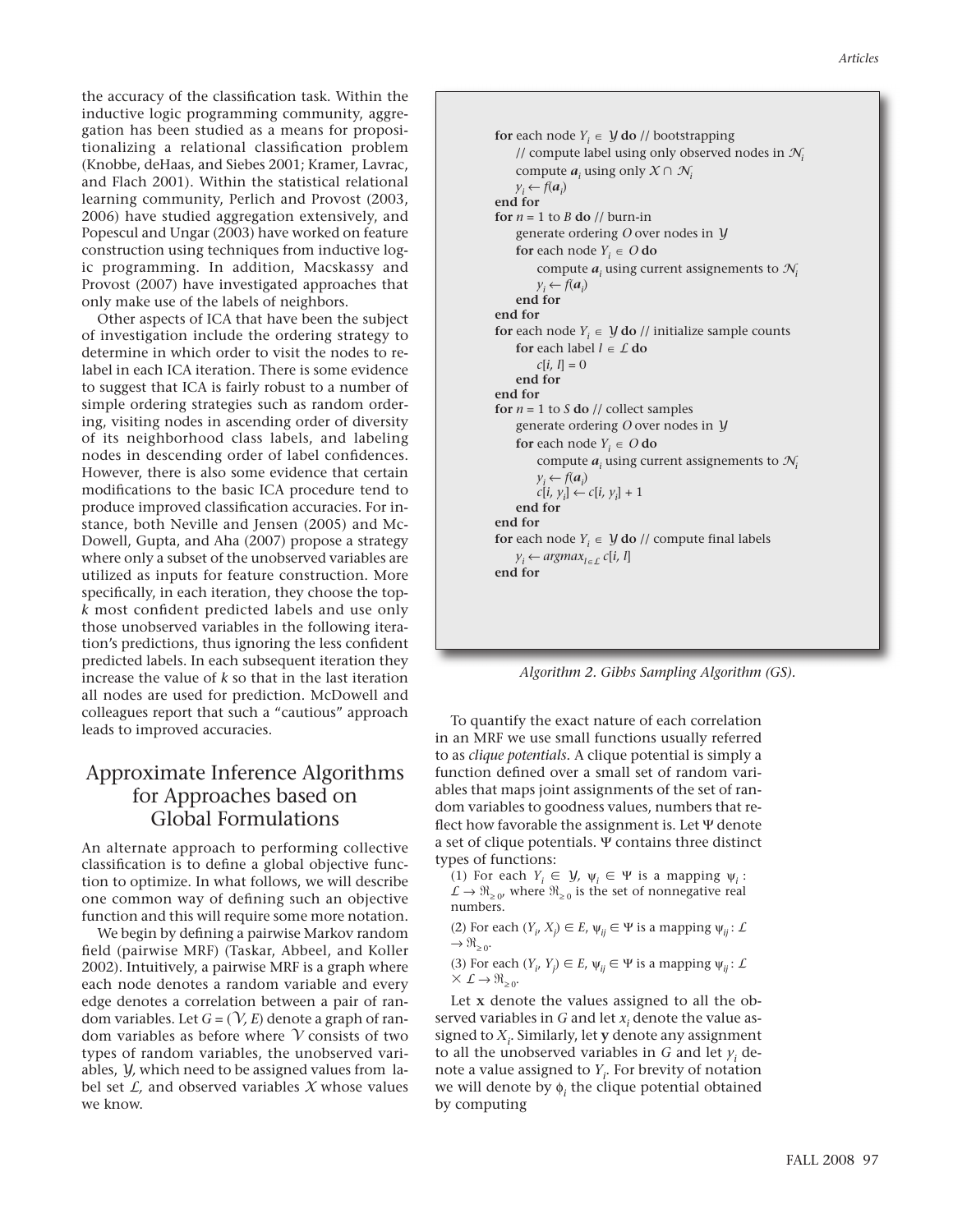

*Figure 2. A Small Web Page Classification Problem Expressed as a Pairwise Markov Random Field with Clique Potentials.*  The figure also shows the message-passing steps followed by LBP. See text for more explanation.

$$
\phi_i(\gamma_i) = \psi_i(\gamma_i) \prod_{(Y_i, X_j) \in E} \psi_{ij}(\gamma_i).
$$

We are now in a position to define a pairwise MRF.

**Definition 1**. A pairwise Markov random field (MRF) is given by a pair  $\langle G, \Psi \rangle$  where  $G$  is a graph and Ψ is a set of clique potentials with φ*<sup>i</sup>* and ψ*ij* as defined previously. Given an assignment **y** to all the unobserved variables *Y*, the pairwise MRF is associated with the probability distribution

$$
P(\mathbf{y} \mid \mathbf{x}) = \frac{1}{Z(\mathbf{x})} \prod_{Y_i \in \mathcal{Y}} \phi_i(y_i) \prod_{(Y_i, Y_j) \in E} \psi_{ij}(y_i, y_j)
$$

where **x** denotes the observed values of *X* and

$$
\mathcal{Z}(\mathbf{x}) = \sum\nolimits_{\mathbf{y}} \prod\nolimits_{Y_i \in \mathbf{y}} \phi_i(\mathbf{y}_i') \prod\nolimits_{(Y_i, Y_j) \in E} \psi_{ij}(\mathbf{y}_i', \mathbf{y}_j').
$$

In figure 2, we show our running example augmented with clique potentials. MRFs are defined on undirected graphs and thus we have dropped the directions on all the hyperlinks in the example. Thus,  $\psi_1$  and  $\psi_2$  denote two clique potentials defined on the unobserved variables  $(Y_1$  and  $Y_2)$  in the network. Similarly, we have one ψ defined for each edge that involves at least one unobserved variable as an end point. For instance,  $\psi_{13}$  defines a map-

ping from  $\mathcal L$  (which is set to  $\{SH, CH\}$  in the example) to nonnegative real numbers. There is only one edge between the two unobserved variables in the network, and this edge is associated with the clique potential  $\psi_{12}$  that is a function over two arguments. Figure 2 also shows how to compute the  $\phi$  clique potentials. Essentially, given an unobserved variable  $Y_{i'}$  one collects all the edges that connect it to observed variables in the network and multiplies the corresponding clique potentials along with the clique potential defined on *Yi* itself. Thus, as the figure shows,  $\phi_2 = \psi_2 \times \psi_{25} \times \psi_{26}$ .

Given a pairwise MRF, it is conceptually simple to extract the best assignments to each unobserved variable in the network. For instance, we may adopt the criterion that the best label value for  $Y_i$  is simply the one corresponding to the highest marginal probability obtained by summing over all other variables from the probability distribution associated with the pairwise MRF. Computationally, however, this is difficult to achieve since computing one marginal probability requires summing over an exponentially large number of terms, which is why we need approximate inference algorithms.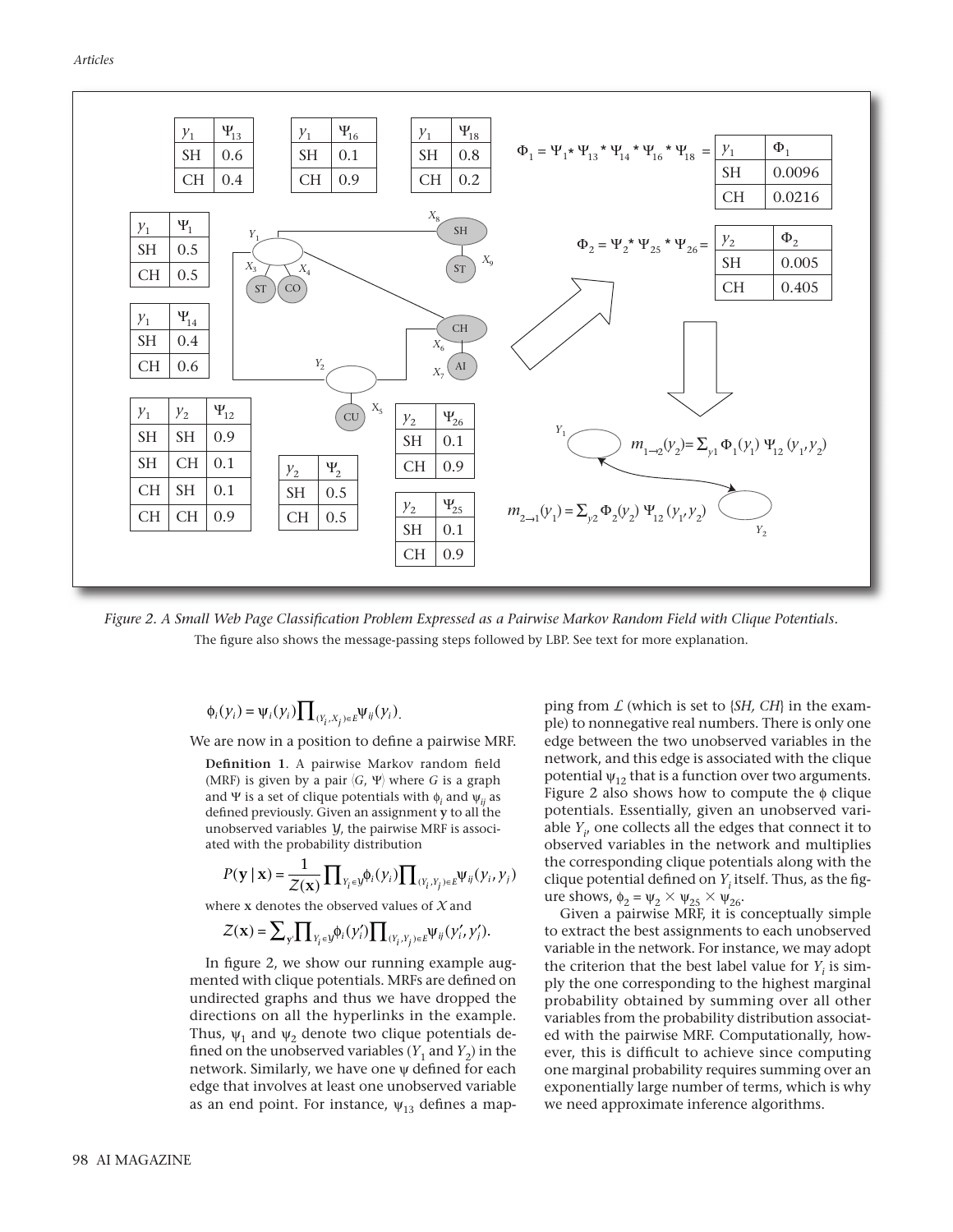We describe two approximate inference algorithms in this article. Both of them adopt a similar approach to avoiding the computational complexity of computing marginal probability distributions. Instead of working with the probability distribution associated with the pairwise MRF directly (definition 1) they both use a simpler "trial" distribution. The idea is to design the trial distribution so that once we fit it to the MRF distribution then it is easy to extract marginal probabilities from the trial distribution (as easy as reading off the trial distribution). This is a general principle that forms the basis of a class of approximate inference algorithms known as variational methods (Jordan et al. 1999).

We are now in a position to discuss loopy belief propagation (LBP) and mean-field relaxation labeling (MF).

#### Loopy Belief Propagation

Intuitively, loopy belief propagation (LBP) is an iterative message-passing algorithm in which each random variable *Yi* in the MRF sends a message  $m_{i\rightarrow i}$  to a neighbouring random variable  $Y_i$  depicting its belief of what *Yj* 's label should be. Thus, a message  $m_{i\rightarrow j}$  is simply a mapping from  $\mathcal L$  to  $\Re_{\geq 0}$ . The point that differentiates LBP from other gossip-based message protocols is that when computing a message  $m_{i\rightarrow j}$  to send from  $Y_i$  to  $Y_{j'}$  LBP discounts the message  $m_{i\rightarrow j}$  (the message  $Y'_j$  sent to  $Y_i$ in the previous iteration) in an attempt to stop a message computed by *Yj* from going back to *Yj* . LBP applied to pairwise MRF  $\langle G, \Psi \rangle$  can be concisely expressed as the following set of equations:

$$
m_{i \to j}(y_j) = \alpha \sum_{y_i \in \mathcal{L}} \psi_{ij}(y_i, y_j) \phi_i(y_i)
$$
  

$$
\prod_{Y_k \in \mathcal{N}_i \cap \mathcal{Y} \setminus Y_j} m_{k \to i}(y_i), \quad \forall y_j \in \mathcal{L}
$$
 (1)

$$
b_i(y_i) = \alpha \phi_i(y_i) \prod_{Y_j \in \mathcal{N}_i \cap \mathcal{Y}} m_{j \to i}(y_i), \forall y_i \in \mathcal{L}
$$
 (2)

where  $m_{i\rightarrow j}$  is a message sent by  $Y_i$  to  $Y_j$  and  $\alpha$  denotes a normalization constant that ensures that each message and each set of marginal probabilities sum to 1; more precisely,

$$
\sum\nolimits_{\gamma_j} m_{i\to j}(\gamma_j) = 1 \text{ and } \sum\nolimits_{\gamma_i} b_i(\gamma_i) = 1.
$$

The algorithm proceeds by making each  $Y_i \in Y_i$ communicate messages with its neighbors in  $\mathcal{N}_i$   $\cap$ *Y* until the messages stabilize (equation 1). After the messages stabilize, we can calculate the marginal probability of assigning  $Y_i$  with label  $y_i$  by computing  $b_i(y_i)$  using equation 2. The algorithm is described more precisely in algorithm 3. Figure 2 shows a sample round of message-passing steps followed by LBP on the running example.

LBP has been shown to be an instance of a variational method. Let  $b_i(\gamma_i)$  denote the marginal

**for** each  $(Y_i, Y_j) \in E(G)$  s.t.  $Y_i, Y_j \in \mathcal{Y}$  do for  $y_j \in L$  do  $m_{i\rightarrow j} (y_i) \leftarrow 1$ **end for end for repeat** // perform message passing **for** each  $(Y_i, Y_j) \in E(G)$  s.t.  $Y_i, Y_j \in \mathcal{Y}$  do  $f$  *o* $r$  each  $y_j \in L$  **do end for end for until**  $m_{i\rightarrow j}$   $(y_j)$  stop showing any change for each  $Y_i \in Y$  do // compute beliefs **for** each  $y_i \in \mathcal{L}$  **do end for end for**  $b_i(y_i) \leftarrow \alpha \phi_i(y_i) \prod_{Y_i \in \mathcal{N}_i \cap \mathcal{Y}} m_{j \to i}(y_i)$  $\prod_{Y_k \in \mathcal{N}_i \cap \mathcal{Y} \setminus Y_i} m_{k \to i} (y_i)$  $m_{i\rightarrow j}(y_i) \leftarrow \alpha \sum_{y_i} \psi_{ij}(y_i, y_j) \phi_i(y_i)$ 



probability associated with assigning unobserved variable  $Y_i$  the value  $y_i$  and let  $b_{ij}(y_i, y_j)$  denote the marginal probability associated with labeling the edge  $(Y_i, Y_j)$  with values  $(y_i, y_j)$ . Then Yedidia, Freeman, and Weiss (2005) showed that the following choice of trial distribution

$$
b(\mathbf{y}) = \frac{\displaystyle\prod_{(Y_i,Y_j)\in E} b_{ij}(y_i,y_j)}{\displaystyle\prod_{Y_i\in \mathcal{Y}} b_i(y_i)^{|\mathcal{Y}\cap \mathcal{N}_i|-1}}
$$

and subsequently minimizing the Kullback-Leibler divergence between the trial distribution from the distribution associated with a pairwise MRF gives us the LBP message-passing algorithm with some qualifications. Note that the trial distribution explicitly contains marginal probabilities as variables. Thus, once we fit the distribution, extracting the marginal probabilities is as easy as reading them off.

## Relaxation Labeling through Mean-Field Approach

Another approximate inference algorithm that can be applied to pairwise MRFs is mean-field relaxation labeling (MF). The basic algorithm can be described by the following fixed-point equation: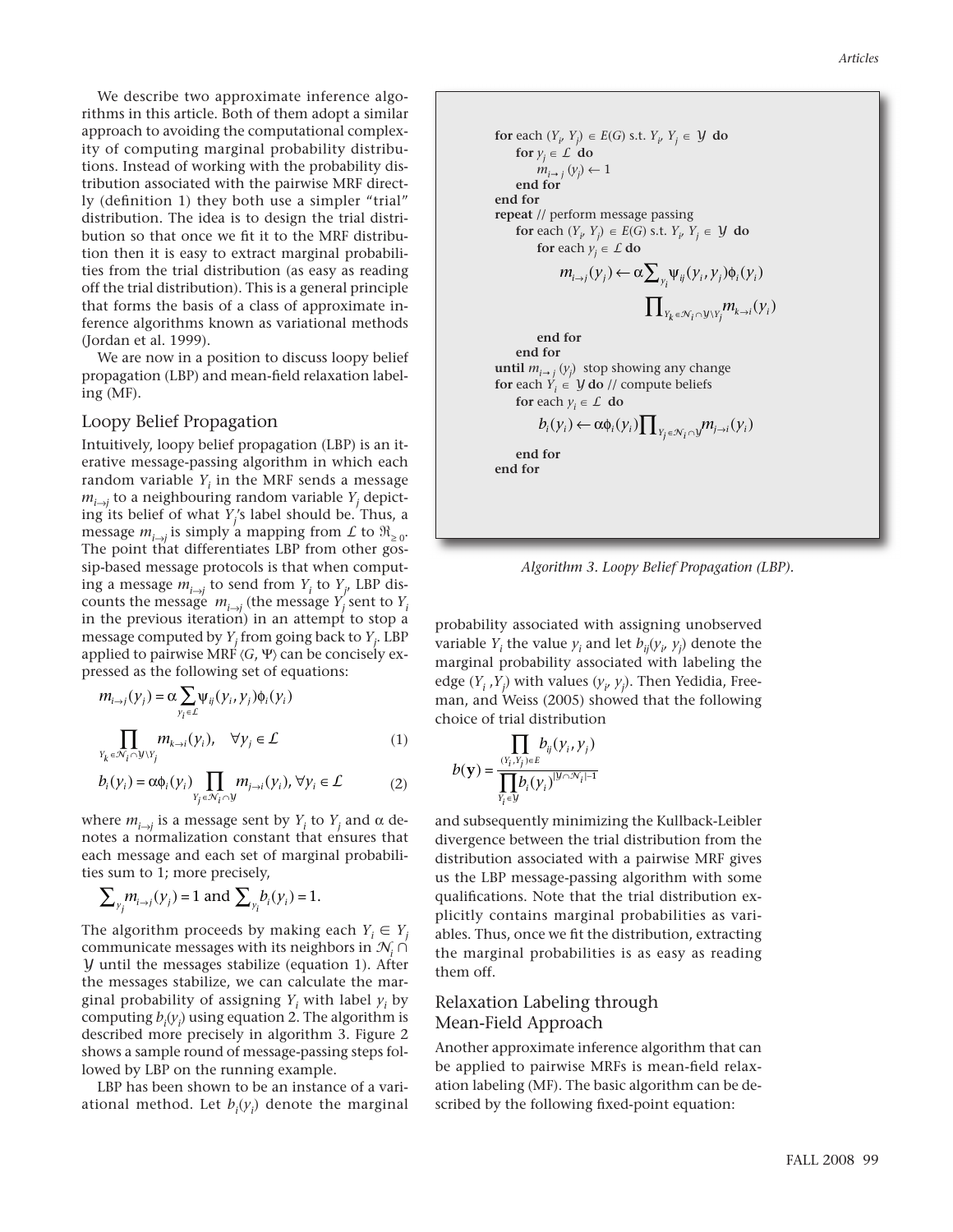for each  $Y_j \in \mathcal{Y}$  do // initialize messages **for** each  $y_j \in L$  **do**  $b_j(y_j) \leftarrow 1$ **end for end for repeat** // perform message passing  $\mathbf{for}$  each  $Y_j \in \mathcal{Y}$  do **for** each  $Y_j \in \mathcal{L}$  **do end for**  $b_j(y_j) \leftarrow \alpha \phi_j(y_j) \prod_{Y_i \in \mathcal{N}_j \cap \mathcal{Y}, y_i \in \mathcal{L}} \psi_{ij}^{b_i(y_i)}(y_i, y_j)$ 

**end for until** all *bj* (*yj* ) stop changing

*Algorithm 4. Mean-Field Relaxation Labeling (MF).* 

$$
b_j(y_j) = \alpha \phi_j(y_j) \prod_{Y_i \in \mathcal{N}_j \cap \mathcal{Y}} \prod_{y_i \in \mathcal{L}} \psi_{ij}^{b_j(y_i)}(y_i, y_j),
$$

where  $b_j(y_j)$  denotes the marginal probability of assigning  $Y_i \in \mathcal{Y}$  with label  $y_i$  and  $\alpha$  is a normalization constant that ensures

$$
\sum_{\gamma_j} b_j(\gamma_j) = 1.
$$

The algorithm simply computes the fixed-point equation for every node  $Y_i$  and keeps doing so until the marginal probabilities *bj* (*yj* ) stabilize. When they do, we simply return  $b_j(y_j)$  as the computed marginals. The pseudocode for MF is shown in algorithm 4.

MF can also be justified as a variational method in almost exactly the same way as LBP. In this case, however, we choose a simpler trial distribution:

$$
b(\mathbf{y}) = \prod_{Y_i \in \mathcal{Y}} b_i(y_i).
$$

We refer the interested reader to the work of Weiss and collegues (Weiss 2001; Yedidia, Freeman, and Weiss 2005) for more details.

#### Experiments

In our experiments, we compared the four collective classification algorithms (CC) discussed in the previous sections and a content-only classifier (CO), which does not take the network into account, along with two choices of local classifiers on document classification tasks. The two local classifiers we tried were naïve Bayes (NB) and logistic regression (LR). This gave us eight different classifiers: CO with NB, CO with LR, ICA with NB, ICA with LR, GS with NB, GS with LR, MF, and LBP. The data sets we used for the experiments included both real-world and synthetic data sets.

## Features Used

For CO classifiers, we used the words in the documents for observed attributes. In particular, we used a binary value to indicate whether or not a word appears in the document. In ICA and GS, we used the same local attributes (that is, words) followed by the *count* aggregation to count the number of each label value in a node's neighborhood. Finally, for LBP and MF, we used pairwise MRF with clique potentials defined on the edges and unobserved nodes in the network.

#### Experimental Setup

Because we are dealing with network data, traditional approaches to experimental data preparation such as using random sampling for constructing training and test sets may not be directly applicable. To test the effectiveness of collective classification, we want to have splits such that a reasonable number of neighbors are unlabeled. In order to achieve this, we use a snowball sampling evaluation strategy (SS). In this strategy, we construct splits for test data by randomly selecting the initial node and expanding around it. We do not expand randomly; instead, we select nodes based on the class distribution of the whole corpus; that is, the test data is stratified. The nodes selected by the SS are used as the test set while the rest are used for training. We repeat this process *k* times to obtain *k* test-train pairs of splits. Besides experimenting on test splits created using SS, we also experimented with splits created using the standard *k*fold cross-validation methodology where we choose nodes randomly to create splits and refer to this as RS.

When using SS, some of the objects may appear in more than one test split. In that case, we need to adjust the accuracy computation so that we do not overcount those objects. A simple strategy is to average the accuracy for each instance first and then take the average of the averages. Further, to help the reader compare the SS results with the RS results, we also provide accuracies averaged per instance and across all instances that appear in at least one SS split. We denote these numbers using the term matched cross-validation (M).

#### Learning the Classifiers

One aspect of the collective classification problem that we have not discussed so far is how to learn the various classifiers described in the previous sections. Learning refers to the problem of determining the parameter values for the local classifier, in the case of ICA and GS, and the entries in the clique potentials, in the case of LBP and MF, which can then be subsequently used to classify unseen test data. For all our experiments, we learned the parameter values from fully labeled data sets created through the splits generation methodology de-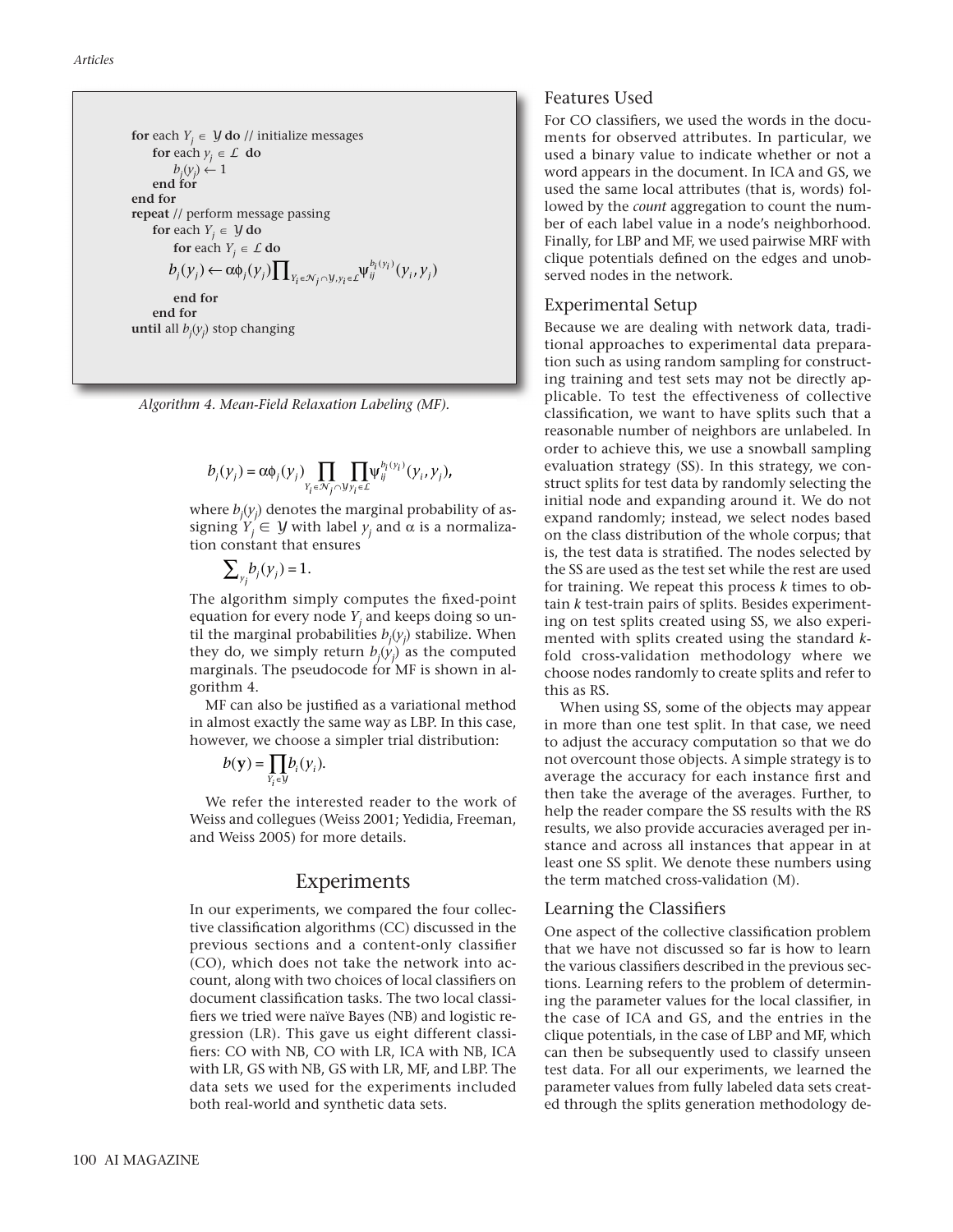scribed above using gradient-based optimization approaches. For a more detailed discussion, see, for example, Taskar, Abbeel, and Koller (2002), and Sen and Getoor (2007).

#### Real World Data Sets

We experimented with two real-world bibliographic data sets: Cora (McCallum et al. 2000) and CiteSeer (Giles, Bollacker, and Lawrence 1998). The Cora data set contains a number of machine-learning papers divided into one of seven classes while the CiteSeer data set has six class labels. For both data sets, we performed stemming and stop word removal beside removing the words with document frequency less than 10. The final corpus has 2708 documents, 1433 distinct words in the vocabulary, and 5429 links in the case of Cora; and 3312 documents, 3703 distinct words in the vocabulary, and 4732 links in the case of CiteSeer. For each data set, we performed both RS evaluation (with 10 splits) and SS evaluation (averaged over 10 runs).

**Results.** The accuracy results for the real-world data sets are shown in table 1. The accuracies are separated by sampling method and base classifier. The highest accuracy at each partition is in bold. We performed a *t*-test (paired where applicable, and Welch *t*-test otherwise) to test statistical significance between results. Here are the main results:

First, do CC algorithms improve over CO counterparts? In both data sets, CC algorithms outperformed their CO counterparts in all evaluation strategies (SS, RS, and M). The performance differences were significant for all comparisons except for the NB (M) results for CiteSeer.

Second, does the choice of the base classifier affect the results of the CC algorithms? We observed a similar trend for the comparison between NB and LR. LR (and the CC algorithms that used LR as a base classifier) outperformed NB versions in all data sets, and the difference was statistically significant for Cora.

Third, is there any CC algorithm that dominates the other? The results for comparing CC algorithms are less clear. In the NB partition, ICA-NB outperformed GS-NB significantly for Cora using SS and M, and GS-NB outperformed ICA-NB for CiteSeer SS. Thus, there was no clear winner between ICA-NB and GS-NB in terms of performance. In the LR portion, again the differences between ICA-LR and GS-LR were not significant for all data sets. As for LBP and MF, they often slightly outperformed ICA-LR and GS-LR, but the differences were not significant.

Fourth, how do SS results and RS results compare? Finally, we take a look at the numbers under the columns labeled M. First, we would like to remind the reader that even though we are comparing the results on the test set that is the intersection of the two evaluation strategies (SS and RS), different training data could have been potentially used for each test instance, thus the comparison can be questioned. Nonetheless, we expected the matched cross-validation results (M) to outperform SS results simply because each instance had more labeled data around it from RS splitting. The differences were not big (around 1 or 2 percent); however, they were significant. These results tell us that the evaluation strategies can have a big impact on the final results, and care must be taken while designing an experimental setup for evaluating CC algorithms on network data (Gallagher and Eliassi-Rad 2007).

#### Synthetic Data

We implemented a synthetic data generator following Sen and Getoor (2007). The process proceeds as follows: At each step, we either add a link between two existing nodes or create a node based on the *ld* parameter (such that higher *ld* value means higher link density, that is, more links in the graph) and link this new node to an existing node; when we are adding a link, we choose the source node randomly, but we choose the destination node using the *dh* parameter (which varies homophily by specifying the percentage, on average, of a node's neighbor that is of the same type) as well as the degree of the candidates (preferential attachment). When we are generating a node, we sample a class for it and generate attributes based on this class using a binomial distribution. Then, we add a link between the new node and one of the existing nodes, again using the homophily parameter and the degree of the existing nodes. In all of these experiments, we generated 1000 nodes, where each node is labeled with one of five possible class labels and has 10 attributes. We experimented with varying degree of homophily and link density in the graphs generated.

**Results.** The results for varying values of *dh*, homophily, are shown in figure 3a. When homophily in the graph was low, both CO and CC algorithms performed equally well, which was the expected result based on similar work. As we increased the amount of homophily, all CC algorithms drastically improved their performance over CO classifiers. With homophily at *dh* = .9, for example, the difference between our best performing CO algorithm and our best performing CC algorithm is about 40 percent. Thus, for data sets that demonstrate some level of homophily, using CC can significantly improve performance.

We present the results for varying the *ld*, link density, parameter in figure 3(b). As we increased the link density of the graphs, we saw that accuracies for all algorithms went up, possibly because the relational information became more significant and useful. However, the LBP accuracy had a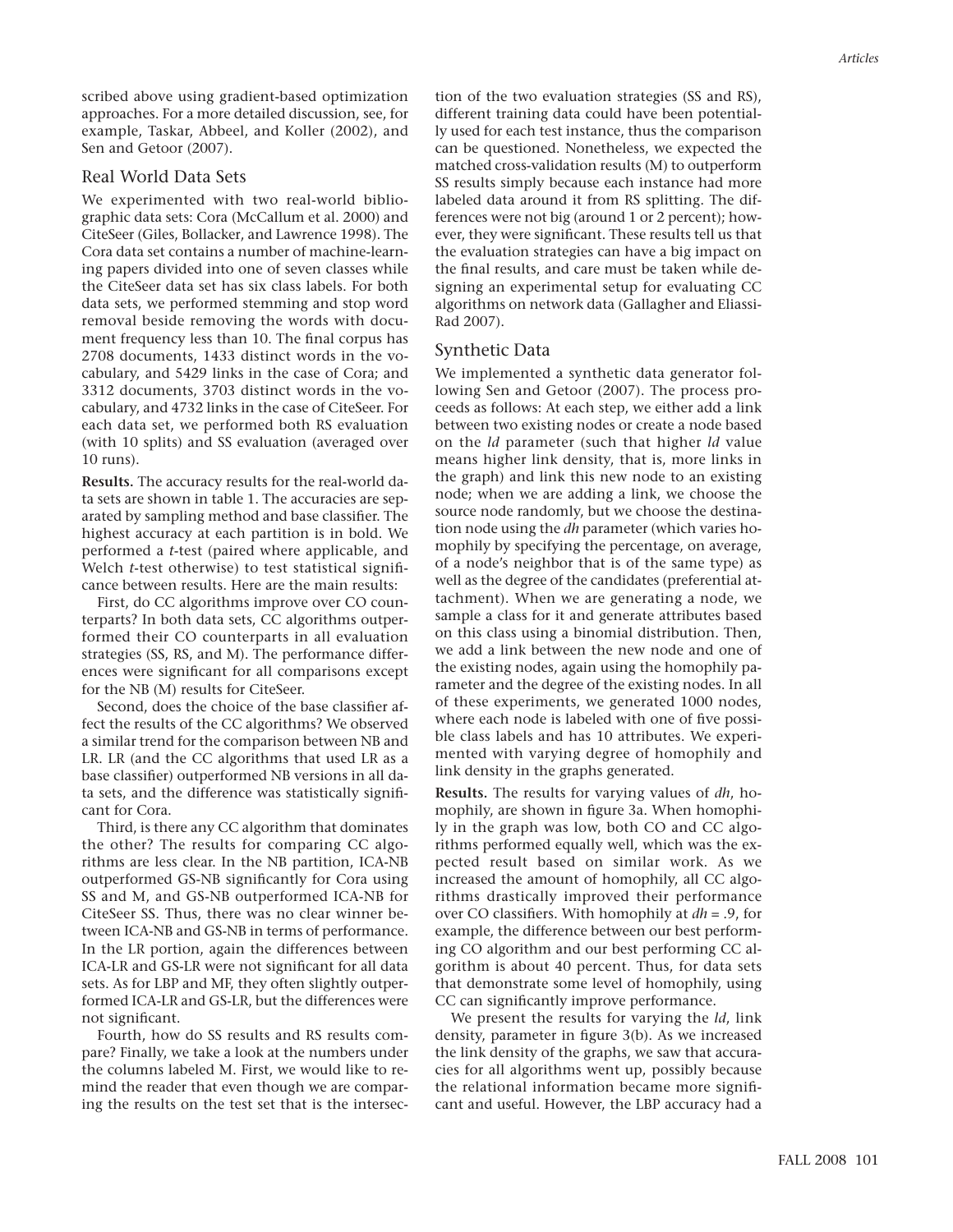| M<br>0.7646<br>0.7752 |
|-----------------------|
|                       |
|                       |
|                       |
| 0.7737                |
| 0.7532                |
| 0.7812                |
| 0.7843                |
| 0.7843                |
| 0.7888                |
|                       |

*Table 1. Accuracy Results for the Cora and CiteSeer Data Sets.* 

For Cora, the CC algorithms outperformed their CO counterparts significantly. LR versions significantly outperformed NB versions. ICA-NB outperformed GS-NB for SS and M; the other differences between ICA and GS were not significant (both NB and LR versions). Even though MF outperformed ICA-LR, GS-LR, and LBP, the differences were not statistically significant. For CiteSeer, the CC algorithms significantly outperformed their CO counterparts except for ICA-NB and GS-NB for matched cross-validation. CO and CC algorithms based on LR outperformed the NB versions, but the differences were not significant. ICA-NB outperformed GS-NB significantly for SS, but the rest of the differences between LR versions of ICA and GS, LBP, and MF were not significant.

sudden drop when the graph became very dense. The reason behind this result is the well known fact that LBP has convergence issues when there are many short loops in the graph.

#### Practical Issues

In this section, we discuss some of the practical issues to consider when applying the various CC algorithms. First, although MF and LBP performance is in some cases a bit better than that of ICA and GS, MF and LBP were also the most difficult to work with in both learning and inference. Choosing the initial weights so that the weights will converge during training is nontrivial. Most of the time, we had to initialize the weights with the weights we got from ICA in order to get the algorithms to converge. Thus, the results reported from MF and LBP needed some extra help from ICA to get started. We also note that of the two, we had the most trouble with MF being unable to converge or, when it did, not converging to the global optimum. Our difficulty with MF and LBP is consistent with previous work (Weiss 2001, Mooij and Kappen 2004, Yanover and Weiss 2002) and should be taken into consideration when choosing to apply these algorithms.

In contrast, ICA and GS parameter initializations worked for all data sets we used, and we did not have to tune the initializations for these two algorithms. They were the easiest to train and test among all the collective classification algorithms evaluated.

Finally, while ICA and GS produced very similar

results for almost all experiments, ICA is a much faster algorithm than GS. In our largest data set, CiteSeer, for example, ICA-NB took 14 minutes to run while GS-NB took over 3 hours. The large difference is due to the fact that ICA converges in just a few iterations, whereas GS has to go through significantly more iterations per run due to the initial burn-in stage (200 iterations), as well as the need to run a large number of iterations to get a sufficiently large sampling (800 iterations).

#### Related Work

Even though collective classification has gained attention only in the past five to seven years, initiated by the work of Jennifer Neville and David Jensen (Neville and Jensen 2000; Jensen, Neville, and Gallagher 2004; Neville and Jensen 2007) and the work of Ben Taskar and colleagues (Taskar, Segal, and Koller 2001; Getoor et al. 2001; Taskar, Abbeel, and Koller 2002; Taskar, Guestrin, and Koller 2003), the general problem of inference for structured output spaces has received attention for a considerably longer period of time from various research communities including computer vision, spatial statistics, and natural language processing. In this section, we attempt to describe some of the work that is most closely related to the work described in this article; however, due to the widespread interest in collective classification, our list is sure to be incomplete.

One of the earliest principled approximate inference algorithms, relaxation labeling (Hummel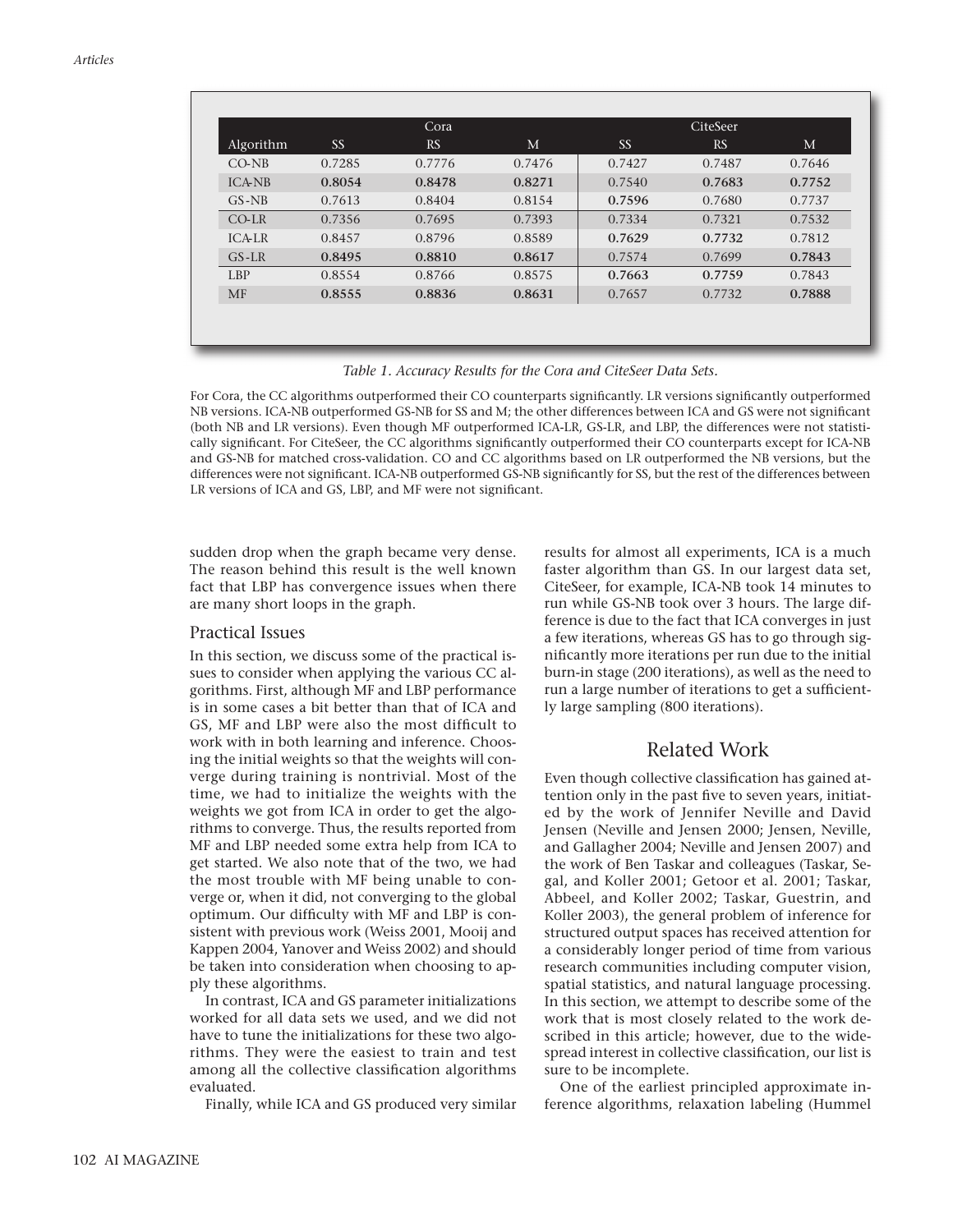

#### *Figure 3. Algorithm Accuracy.*

(a) Accuracy of algorithms through different values for *dh* varying the levels of homophily. When the homophily is very low, both CO and CC algorithms perform equally well, but as we increase homophily, CC algorithms improve over the CO classifier. (b) Accuracy of algorithms through different values for *ld* varying the levels of link density. As we increase link density, ICA and GS improve their performance the most. Next comes MF. However, LBP has convergence issues due to increased cycles and in fact performs worse than CO for high link density.

and Zucker 1983), was developed by researchers in computer vision in the context of object labeling in images. Due to its simplicity and appeal, relaxation labeling was a topic of active research for some time, and many researchers developed different versions of the basic algorithm (Li, Wang, and Petrou 1994). Mean-field relaxation labeling (Weiss 2001; Yedidia, Freeman, and Weiss 2005), discussed in this article, is a simple instance of this general class of algorithms. Besag (1986) also considered statistical analysis of images and proposed

a particularly simple approximate inference algorithm called *iterated conditional modes,* which is one of the earliest descriptions and a specific version of the iterative classification algorithm presented in this article. Besides computer vision, researchers working with an iterative decoding scheme known as "Turbo Codes" came up with the idea of applying Pearl's belief propagation algorithm on networks with loops. This led to the development of the approximate inference algorithm that we, in this article, refer to as *loopy belief*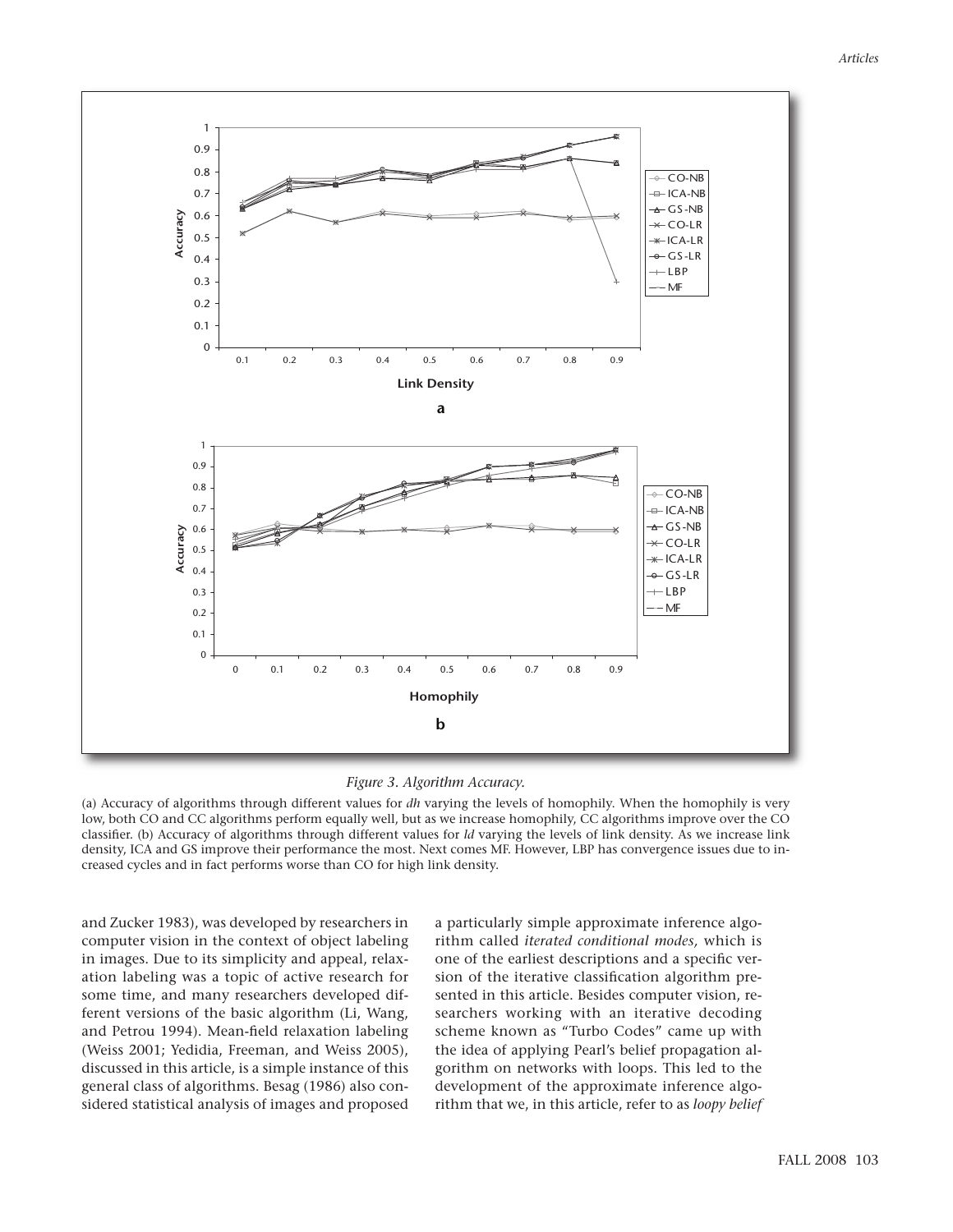*propagation* (LBP) (also known as sum product algorithm).

Another area that often uses collective classification techniques is document classification. Chakrabarti, Dom, and Indyk (1998) were among the first to apply collective classification to a corpora of patents linked by hyperlinks and reported that considering attributes of neighboring documents actually hurts classification performance. Slattery and Craven (1998) also considered the problem of document classification by constructing features from neighboring documents using an inductive logic programming rule learner (Slattery and Craven 1998). Yang, Slattery, and Ghani (2002) conducted an in-depth investigation over multiple data sets commonly used for document classification experiments and identified different patterns. Since then, collective classification has also been applied to various other applications such as part-of-speech tagging (Lafferty, McCallum, and Pereira 2001), classification of hypertext documents using hyperlinks (Taskar, Abbeel, and Koller 2002), link prediction in friend-of-a-friend networks (Taskar et al. 2003), classification of email "speech acts" (Carvalho and Cohen 2005), counterterrorism analysis (Macskassy and Provost 2005), and targeted marketing (Hill, Provost, and Volinsky 2007).

Besides the four approximate inference algorithms discussed in this article, there are other algorithms that we did not discuss, such as graphcuts based formulations, and formulations based on linear programming relaxations. More recently, there have been some attempts to extend collective classification techniques to the semisupervised learning scenario (Xu et al. 2006; Macskassy 2007).

## Conclusion

In this article, we gave a brief description of four popular collective classification algorithms. We explained the algorithms, showed how to apply them to various applications using examples and highlighted various issues that have been the subject of investigation in the past. Most of the inference algorithms available for practical tasks relating to collective classification are approximate. We believe that a better understanding of when these algorithms perform well will lead to more widespread application of these algorithms to more real-world tasks and that this should be a subject of future research. Most of the current applications of these algorithms have been on homogeneous networks with a single type of unobserved variable that share a common domain. Even though extending these ideas to heterogeneous networks is conceptually simple, we believe that a further investigation into techniques that do so will lead to novel approaches to feature construction and a deeper understanding of how to improve the classification accuracies of approximate inference algorithms. Collective classification has been a topic of active research for the past decade, and we hope that articles such as this one will help more researchers gain introduction to this area, thus promoting further research into the understanding of existing approximate inference algorithms, and perhaps help develop new, improved inference algorithms.

#### Acknowledgements

We would like to thank Luke McDowell for his useful and detailed comments. We would also like to thank Jen Neville, David Jensen, Foster Provost, and the reviewers for their comments. This material is based upon work supported in part by the National Science Foundation under Grant No. 0308030. In addition, this work was partially performed under the auspices of the U.S. Department of Energy by Lawrence Livermore National Laboratory under Contract DE-AC52-07NA27344.

#### References

Besag, J. 1986. On the Statistical Analysis of Dirty Pictures. *Journal of the Royal Statistical Society* Series B. 48(3): 259–302.

Carvalho, V., and Cohen, W. W. 2005. On the Collective Classification of Email Speech Acts. In *Proceedings of the 28th Annual International ACM Special Interest Group on Information Retrieval Conference on Research and Development in Information Retrieval,* 345–352. New York: Association for Computing Machinery.

Chakrabarti, S.; Dom, B.; and Indyk, P. 1998. Enhanced Hypertext Categorization Using Hyperlinks. In *Proceedings of the ACM SIGMOD International Conference on Management of Data,* 308–318. New York: Association for Computing Machinery.

Craven, M.; DiPasquo, D.; Freitag, D.; McCallum, A; Mitchell, T; Nigam, K.; Slattery, S. 1998. Learning to Extract Symbolic Knowledge from the World Wide Web. In *Proceedings of the Fifteenth National Conference on Artificial Intelligence*. Menlo Park, CA: AAAI Press.

Gallagher, B., and Eliassi-Rad, T. 2007. An Evaluation of Experimental Methodology for Classifiers of Relational Data. Paper presented at the Workshop on Mining Graphs and Complex Structures, IEEE International Conference on Data Mining, Omaha, NE, 28–31 October.

Geman, S. and Geman, D. 1984. Stochastic Relaxation, Gibbs Distributions and the Bayesian Restoration of Images. *IEEE Transactions on Pattern Analysis and Machine Intelligence* 6(6): 721–742.

Getoor, L.; Segal, E.; Taskar, B.; and Koller, D. 2001. Probabilistic Models of Text and Link Structure for Hypertext Classification. Paper presented at the IJCAI Workshop on Text Learning: Beyond Supervision. Seattle, WA, 6 August.

Giles, C. L.; Bollacker, K.; and Lawrence, S. 1998. CiteSeer: An Automatic Citation Indexing System. In *Digital Libraries 98: The Third ACM Conference on Digital Libraries*. New York: Association for Computing Machinery.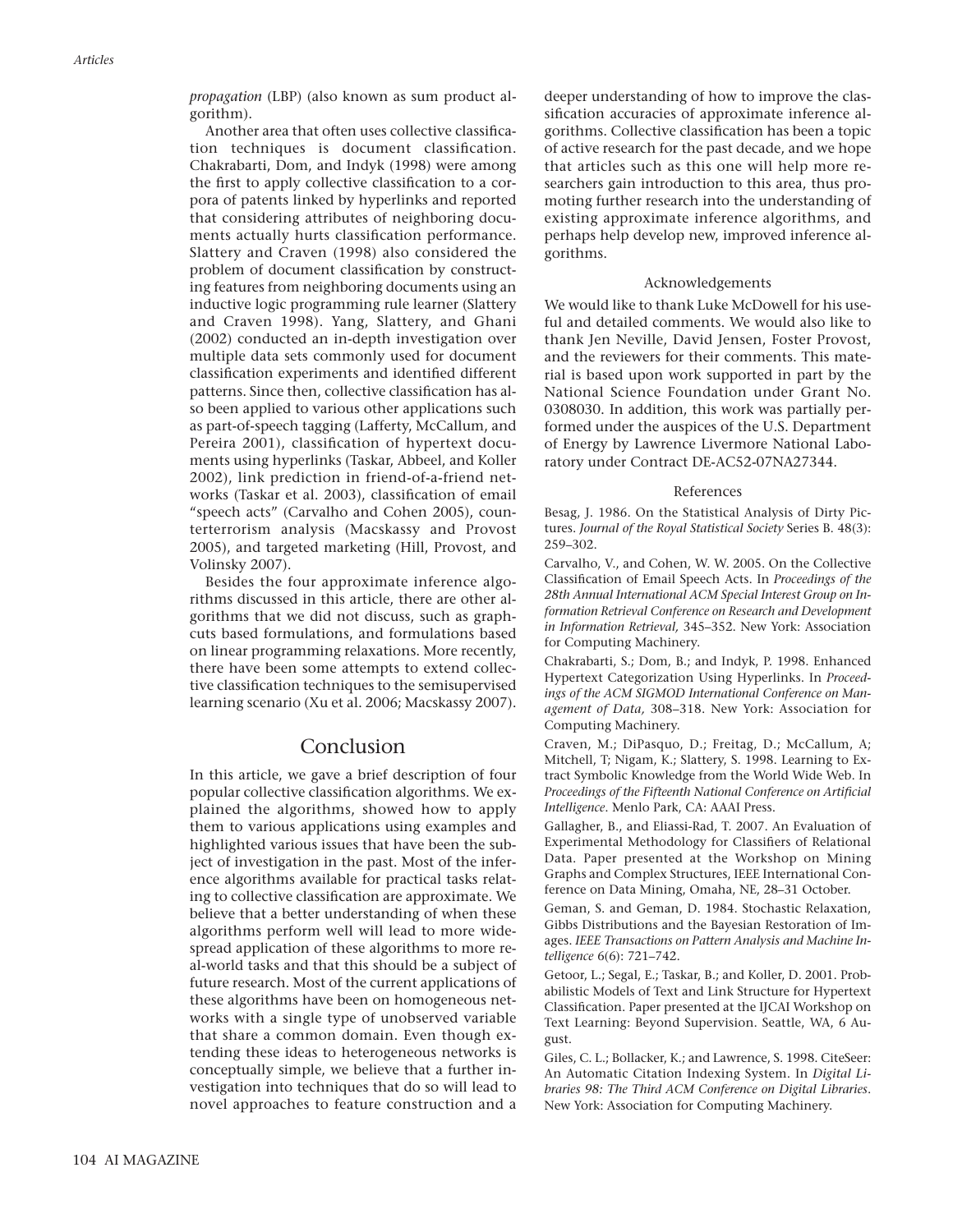Gilks, W. R.; Richardson, S.; and Spiegelhalter, D. J. 1996. *Markov Chain Monte Carlo in Practice: Interdisciplinary Statistics.* Boca Raton, FL: Chapman and Hall/CRC Press.

Hill, S.; Provost, F.; and Volinsky, C. 2007. Learning and Inference in Massive Social Networks. Paper presented at the Fifth International Workshop on Mining and Learning with Graphs, Firenze, Italy, August 1–3.

Hummel, R., and Zucker, S. 1983. On the Foundations of Relaxation Labeling Processes. *IEEE Transactions on Pattern Analysis and Machine Intelligence* 5(3): 267–287.

Jensen, D.; Neville, J.; and Gallagher, B. 2004. Why Collective Inference Improves Relational Classification. In *Proceedings of the 10th ACM SIGKDD International Conference on Knowledge Discovery and Data Mining.* New York: Association for Computing Machinery.

Jordan, M. I.; Ghahramani, Z.; Jaakkola, T. S.; and Saul, L. K. 1999. An Introduction to Variational Methods for Graphical Models. *Machine Learning* 37(2): 183–23.

Knobbe, A.; deHaas, M.; and Siebes, A. 2001. Propositionalisation and Aggregates. Paper presented at the Fifth European Conference on Principles of Data Mining and Knowledge Discovery. Freiburg, Germany, September 3–5. Kramer, S.; Lavrac, N.; and Flach, P. 2001. Propositionalization Approaches to Relational Data Mining. In *Relational Data Mining,* ed. S. Dzeroski and N. Lavrac. New York: Springer-Verlag.

Lafferty, J. D.; McCallum, A; and Pereira, F. C. N. 2001. Conditional Random Fields: Probabilistic Models for Segmenting and Labeling Sequence Data. In *Proceedings of the Eighteenth International Conference on Machine Learning* (ICML 2001). San Francisco: Morgan Kaufmann Publishers.

Li, S. Z.; Wang, H.; Petrou, M. 1994. Relaxation Labeling of Markov Random Fields. In *Proceedings of the 12th IAPR International Conference Pattern Recognition.* Los Alamitos, CA: IEEE Computer Society.

Lu, Q., and Getoor, L. 2003. Link Based Classification. In *Machine Learning, Proceedings of the Twentieth International Conference* (ICML 2003). Menlo Park, CA: AAAI Press.

Macskassy, S. 2007. Improving Learning in Networked Data by Combining Explicit and Mined Links. In *Proceedings of the Twenty-Second Conference on Artificial Intelligence*. Menlo Park, CA: AAAI Press.

Macskassy, S., and Provost, F. 2005. Suspicion Scoring Based on Guilt-by-Association, Collective Inference, and Focused Data Access. Paper presented at the International Conference on Intelligence Analysis. McLean, VA, 2 May.

Macskassy, S., and Provost, F. 2007. Classification in Networked Data: A Toolkit and a Univariate Case Study. *Journal of Machine Learning Research.* 8(May): 935—983

McCallum, A. K.; Nigam, K.; Rennie, J.; and Seymore, K. 2000. Automating the Construction of Internet Portals with Machine Learning. *Information Retrieval Journal* 3(2): 127–163.

McDowell, L. K.; Gupta, K. M.; and Aha, D. W. 2007. Cautious Inference in Collective Classification. In *Proceedings of the Twenty-Second Conference on Artificial Intelligence*. Menlo Park, CA: AAAI Press.

Mooij, J., and Kappen, H. J. 2004. Validity Estimates for Loopy Belief Propagation on Binary Real-World Networks. Paper presented at the Conference on Advances in Neural Information Processing Systems 17. December 13–18, 2004, Vancouver, British Columbia, Canada.

Neville, J., and Jensen, D. 2000. Iterative Classification in Relational Data. In Learning Statistical Models from Relational Data: Papers from the AAAI Workshop. Technical Report WS-00-06. Menlo Park, CA: AAAI Press.

Neville, J., and Jensen, D. 2007. Relational Dependency Networks. *Journal of Machine Learning Research* 8: 653– 692.

Perlich, C., and Provost, F. 2003. Aggregation-Based Feature Invention and Relational Concept Classes. Paper presented at the ACM SIGKDD International Conference on Knowledge Discovery and Data Mining, Washington, D.C., August.

Perlich, C., and Provost, F. 2006. Distribution-Based Aggregation for Relational Learning with Identifier Attributes. *Machine Learning Journal* 62(1–2): 65–105.

Popescul, A., and Ungar, L. 2003. Structural Logistic Regression for Link Analysis. Paper presented at the Second KDD Workshop on Multi-Relational Data Mining. August 27, Washington, D.C.

Sen, P., and Getoor, L. 2007. Link-based Classification, Technical Report, CS-TR-4858, University of Maryland, College Park, MD.

Slattery, S., and Craven, M. 1998. Combining Statistical and Relational Methods for Learning in Hypertext Domains. In *Inductive Logic Programming, 8th International Workshop, ILP-98.* Lecture Notes in Computer Science 1446. Berlin: Springer.

Taskar, B.; Abbeel, P.; and Koller, D. 2002. Discriminative Probabilistic Models for Relational Data. In *Proceedings of the 18th Conference in Uncertainty in Artificial Intelligence*. San Francisco: Morgan Kaufmann, Publishers.

Taskar, B.; Guestrin, C; and Koller, D. 2003. Max-Margin Markov Networks. *Advances in Neural Information Processing Systems 16.* Cambridge, MA: The MIT Press.

Taskar, B.; Segal, E; and Koller, D. 2001. Probabilistic Classification and Clustering in Relational Data. In *Proceedings of the Seventeenth International Joint Conference on Artificial Intelligence*. San Francisco: Morgan Kaufmann Publishers.

Taskar, B.; Wong, M. F.; Abbeel, P.; and Koller, D. 2003. Link Prediction in Relational Data. In *Proceedings of the Seventeenth Annual Neural Information Processing Systems Conference.* Cambridge, MA: The MIT Press.

Weiss, Y. 2001. Comparing the Mean Field Method and Belief Propagation for Approximate Inference in MRFs. In *Advanced Mean Field Methods,* ed. M. Opper and D. Saad. Cambridge, MA: The MIT Press.

Xu, L.; Wilkinson, D.; Southey, F.; and Schuurmans, D. 2006. Discriminative Unsupervised Learning of Structured Predictors. In *Machine Learning, Proceedings of the Twenty-Third International Conference (ICML 2006).* ACM International Conference Proceeding Series 148. New York: Association for Computing Machinery.

Yang, Y.; Slattery, S.; and Ghani, R. 2002. A Study of Approaches to Hypertext Categorization. *Journal of Intelligent Information Systems* 18(2): 219–241.

Yanover, C., and Weiss, Y. 2002. Approximate Inference and Protein-Folding. In *Proceedings of the Sixteenth Annual Neural Information Processing Systems Conference.* Cambridge, MA: The MIT Press.

Yedidia, J. S.; Freeman, W. T.; Weiss, Y. 2005. Constructing Free-Energy Approximations and Generalized Belief